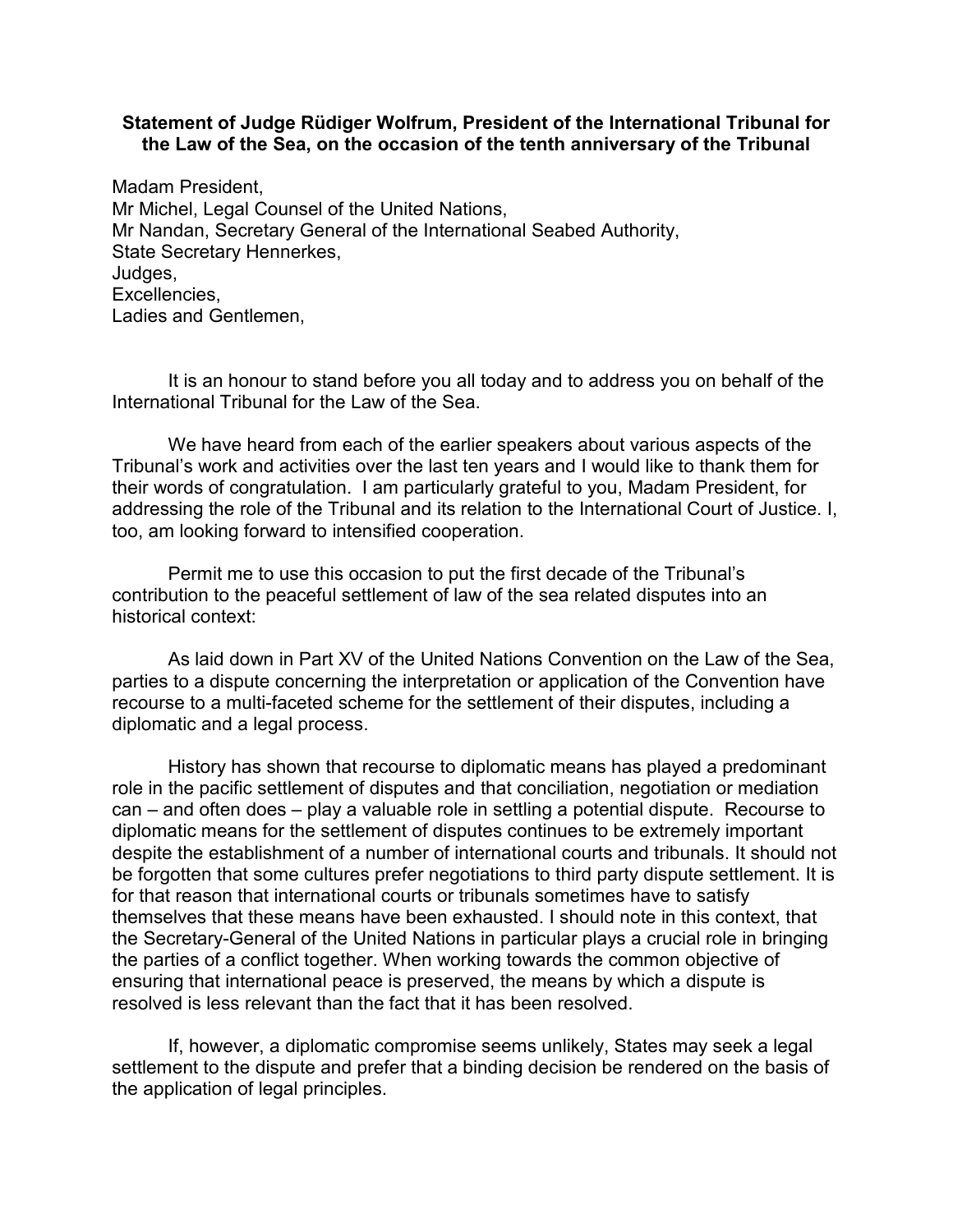Recourse to permanent international judicial bodies such as this Tribunal, the International Court of Justice, the World Trade Organization's Appellate Body, or to regional bodies such as the Inter-American Court of Human Rights or the European Court of Justice can trace its roots back to classical times. Examples of disputes being submitted to third parties for judicial settlement may be found in India, the Islamic world, China, and Ancient Greece.

The Middle Ages witnessed a development in international adjudication whereby disputes were often submitted to the Pope or Holy Roman Emperor for settlement but a growing trend for resolving disputes through the use of force may be traced back to the fifteenth century. It was not until the eighteenth century that the concept of judicial settlement by way of an arbitral body was firmly established and it is generally recognized that the Jay Treaty of 1794 marked the beginnings of modern-day arbitration. Almost a century later, the Alabama Claims arbitration in 1872 gave rise to a development in dispute resolution, following which States became more inclined to include a dispute settlement clause in multilateral or bilateral agreements.

The desire of the international community to shift the emphasis away from armed conflict and to establish a permanent institution to facilitate dispute settlement led to the convening of the Hague Peace Conferences and the 1899 Hague Convention on the Pacific Settlement of International Disputes – which established the first standing international court, the Permanent Court of Arbitration, in 1900.

In the wake of the First and Second World Wars, international relations took on a new importance and the impetus for the peaceful settlement of disputes developed, together with a recognised need for the establishment of judicial institutions to pursue this goal: the Permanent Court of International Justice was established in 1922 and the International Court of Justice in 1946.

The twentieth century bore witness to the value of settling international disputes through an international court, whether by means of its contentious jurisdiction or its advisory competence, and recourse to these means in modern diplomatic practice has become widely accepted.

As the Secretary-General of the United Nations, Mr Kofi Annan, remarked on the occasion of the 60th anniversary of the International Court of Justice, the rules of international law "play an increasing role in our global society. They regulate relations between States. They provide frameworks for cooperation and coexistence. They encourage multilateral action to address multifaceted problems." He went on to state that the expansion of international law is one of the signal achievements of the post-war era.

The last decade has seen the creation of a new generation of judicial bodies, each pursuing the fundamental goal of furthering the rule of law and providing States and other entities with a peaceful mechanism for the resolution of disputes. I am happy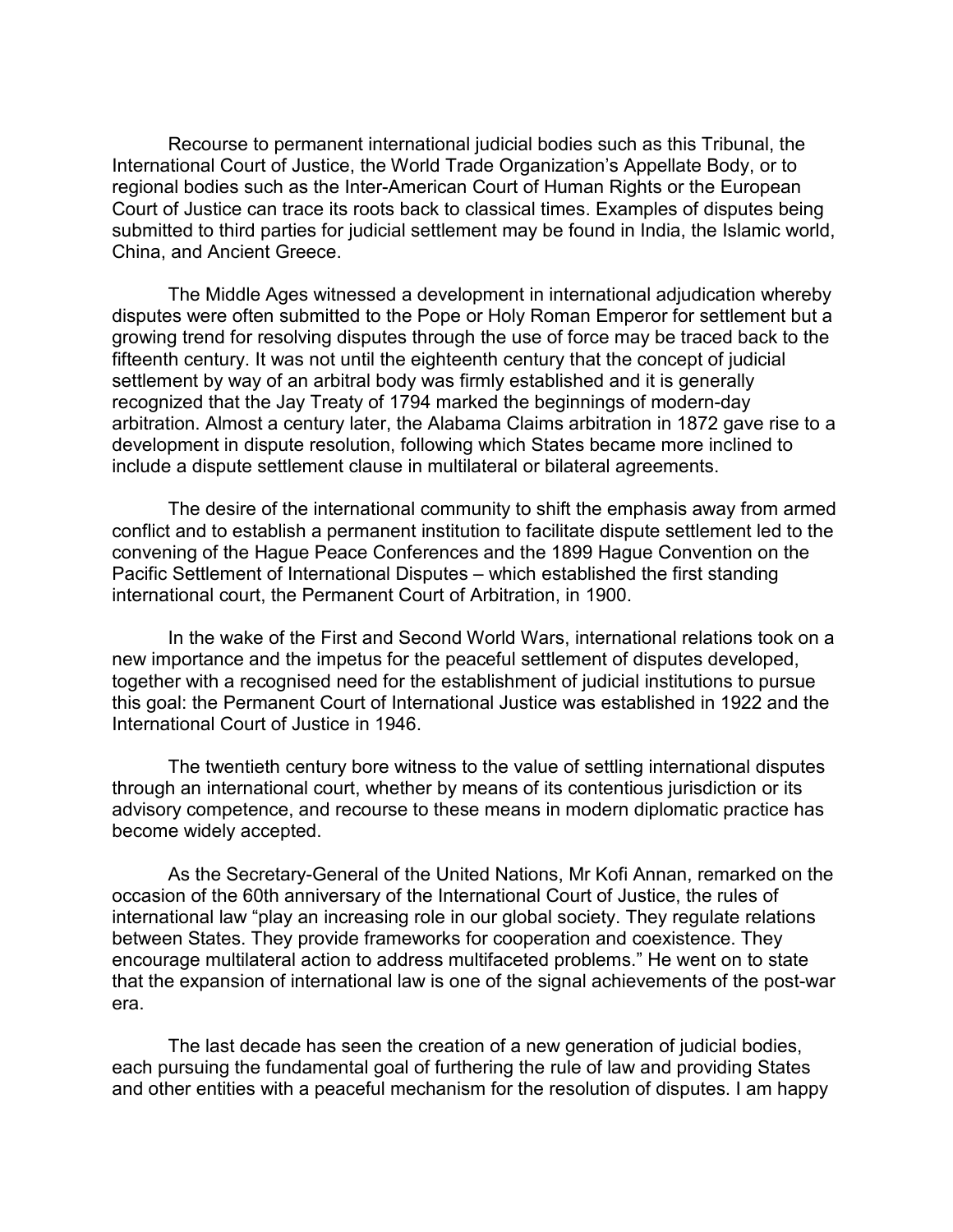to say that the Tribunal has established itself as a key player within this group. The establishment of several specialized international courts reflects the growing complexity of international law, to which you also referred, Madam President. However, I would like to emphasize that the law of the sea is part and parcel of international law; the rules of the United Nations Convention on the Law of the Sea, as well as those of other, more specific international treaties concerning the use or the management of the sea, are to be seen in the broader context of international law. Any other view would deprive the law of the sea of its dogmatic basis. It would also be historically incorrect. Law of the sea issues stand at the beginning of the development of modern international law as established by Hugo Grotius.

This fact is of relevance for the relationship between the International Court of Justice and the international Tribunal for the Law of the Sea, too. You mentioned, Madam President, the fact that in its decisions the Tribunal has frequently referred to jurisprudence, of the International Court of Justice thus emphasizing the principle of consistency of international jurisprudence. Such consistency reflects the need to preserve the unity of international law. May I add one further point. When drafting its rules, the Tribunal took a close look at the rules of the International Court of Justice and its respective jurisprudence. Where we deviated, we did so to meet the particular requirements of this Tribunal, or when we were sure there were compelling reasons for the differences. In respect of the composition of ad hoc chambers and provisional measures, certain particularities are to be found in the Tribunal. Otherwise the rules again reflect, broadly speaking, consistency as far as the rules on the procedure for the settlement of disputes are concerned.

Created by the United Nations Convention on the Law of the Sea as one of the central fora for the peaceful settlement of disputes relating to the law of the sea, the application and interpretation of the Convention and of any other agreement relating to the purposes of the Convention which confers jurisdiction upon it, in its first ten years the Tribunal has been successful in helping States of both developed and developing nations to reach a peaceful solution with respect to cases involving, inter alia, the freedom of navigation, prompt release of vessels and their crews, protection and preservation of the marine environment, the commissioning of a nuclear facility and the movement of radioactive materials, land reclamation activities, fisheries, nationality of claims, use of force in law enforcement activities, hot pursuit and the question of the genuine link between the vessel and its flag State. We are optimistic that other cases, for example concerning delimitation of maritime areas, environmental matters, marine scientific research, or  $-$  in particular  $-$  the management of the resources of the deep sea bed, will reach the Tribunal in due course and we are prepared to deal with such cases.

The Tribunal has been welcomed by the parties to cases as user-friendly and the decisions rendered have often been praised by the international community as offering pragmatic solutions to parties to disputes while avoiding a doctrinal approach. The decisions have not only enabled parties to resolve their disputes but have also contributed to the development of international law in general, in particular with regard to environmental law.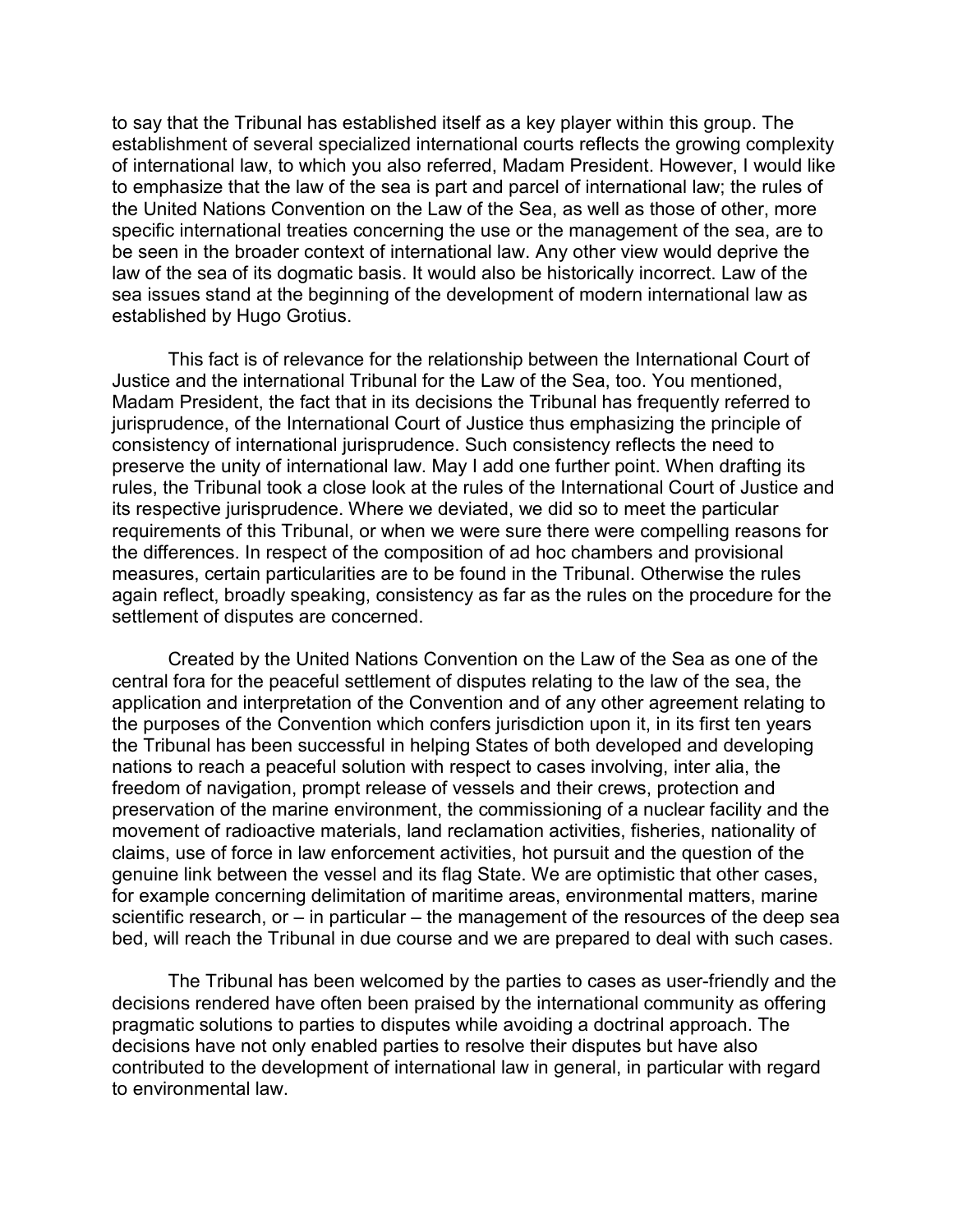The Tribunal has proved that its procedure is expeditious, transparent and efficient, in particular through the delivery of decisions in prompt release and provisional measures cases within thirty days, or even within fifteen months in the Saiga 2 case on the merits.

While the establishment of dispute settlement bodies such as the Tribunal has not been able to replace armed conflict, it has proved to be an effective means for the resolution of numerous disputes and a means to the progressive development of international law.

There is, however, still a need for the jurisdiction of international courts in general and of the Tribunal in particular to find acceptance, in order for States to have increasingly recourse to judicial settlement in the event of a dispute arising. You have stated, Madam President, that consistency in jurisprudence is one of the essential means of gaining the confidence of potential parties. In addition, I may emphasize that consistency means consistency not only within its own jurisprudence but also with that of other international adjudicative bodies. In that respect, international courts and tribunals constitute a community formed on the basis of mutual respect and cooperation, and serve the same objective, namely solving disputes in the interests of the preservation of international peace.

By accepting the compulsory dispute settlement mechanism laid down in Part XV of the Convention, States parties are facing up to their responsibility to establish their rights and to protect their duties and responsibilities at an international level.

States can further demonstrate their commitment to the rule of international law and the peaceful settlement of law of the sea disputes either by making a declaration under article 287 of the Convention, or by including provisions in agreements made at a bilateral or multilateral level, concerning any activities relating to the purposes of the Convention.

Ten years after the inauguration of the Tribunal, the significance of the law of the sea is ever greater, with threats to the oceans ranging from the over-exploitation of marine resources, in particular, unregulated fishing, pollution of the marine environment, piracy and armed robbery at sea, to disputed maritime boundaries. Now that the Tribunal has established itself as an active and effective body in deciding law of the sea disputes it is an opportune moment for States to consider the choices open to them in the matter of dispute settlement mechanisms.

It is important to note that the Tribunal, as well as the Seabed Disputes Chamber, is not only competent to settle disputes but may also be called upon as an advisory body where, in accordance with the Rules of the Tribunal, a request for an advisory opinion may be transmitted to the Tribunal by whatever body is authorised pursuant to an international agreement related to the purposes of the Convention. On this basis, States could consider submitting a request for an advisory opinion to the